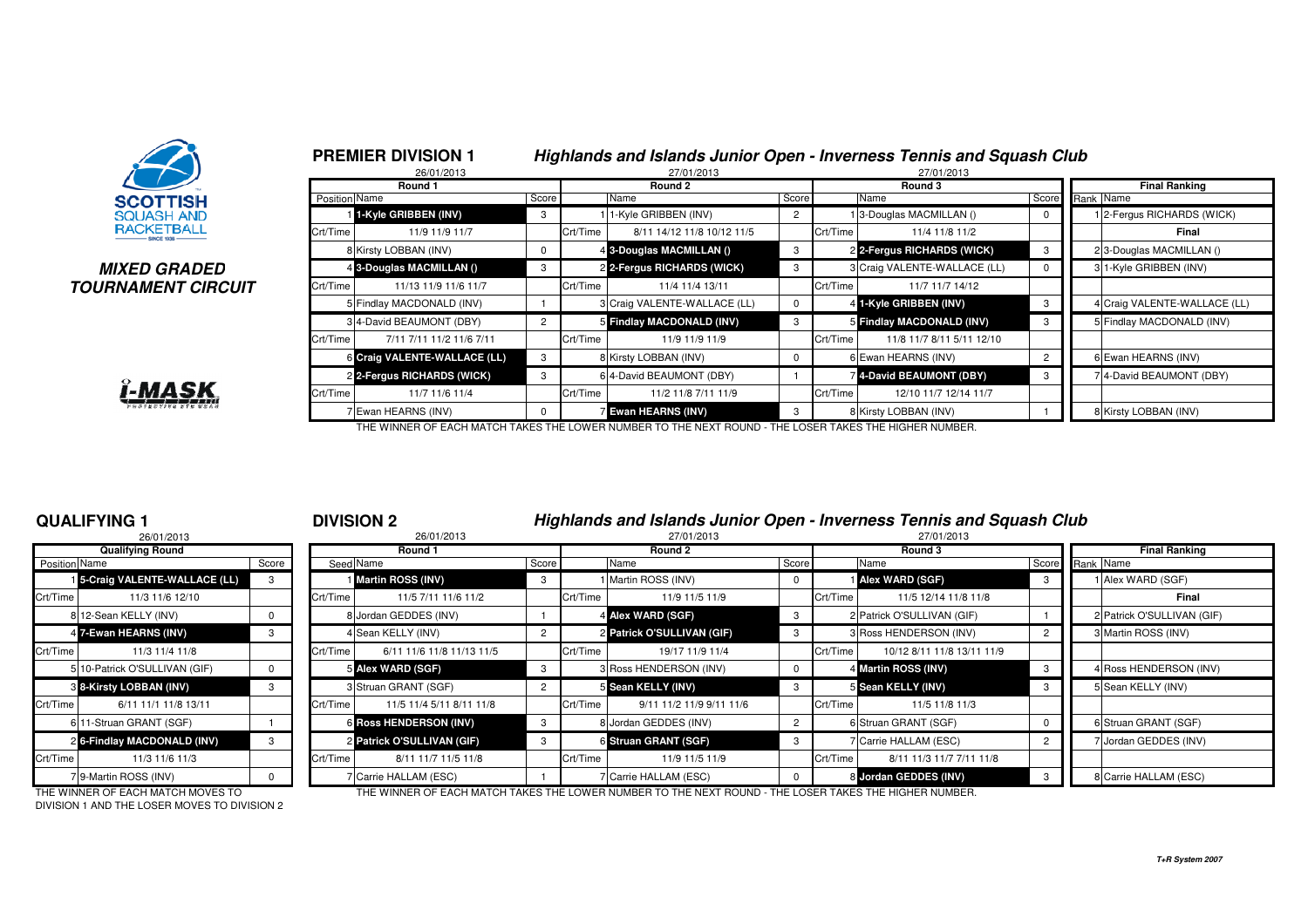# **QUALIFYING 2**

# 26/01/2013**Qualifying RoundPosition** Name 4 15-Carrie HALLAM (ESC) 5 18-Tino MACKAY-PALACIOS (KIN) 0 3 16-Jordan GEDDES (INV)  $6|19$ -Jonathan BRADY (GIF)  $| 0$ 2 14-Alex WARD (SGF) 7 17-Alasdair PROTT (INV) 1

DIVISION 2 AND THE LOSER MOVES TO DIVISION 3

# **SCOTTISH BACKETBALL**

# <sup>2</sup> **DIVISION 3 Highlands and Islands Junior Open - Inverness Tennis and Squash Club**

| 26/01/2013                      |       | 26/01/2013 |                          |                                                                                                                                                                                                                                                                           |  | 27/01/2013                                   |                                                                                                                                                                                                                 |  | 27/01/2013                                            |                                                                                                                                                                                                                    |                              |
|---------------------------------|-------|------------|--------------------------|---------------------------------------------------------------------------------------------------------------------------------------------------------------------------------------------------------------------------------------------------------------------------|--|----------------------------------------------|-----------------------------------------------------------------------------------------------------------------------------------------------------------------------------------------------------------------|--|-------------------------------------------------------|--------------------------------------------------------------------------------------------------------------------------------------------------------------------------------------------------------------------|------------------------------|
| <b>Qualifying Round</b>         |       |            | Round 1                  |                                                                                                                                                                                                                                                                           |  | Round 2                                      |                                                                                                                                                                                                                 |  | Round 3                                               |                                                                                                                                                                                                                    | <b>Final Ranking</b>         |
| Position Name                   | Score |            |                          | Score                                                                                                                                                                                                                                                                     |  | Name                                         |                                                                                                                                                                                                                 |  |                                                       |                                                                                                                                                                                                                    | Score Rank Name              |
| 1 13-Ross HENDERSON (INV)       |       |            |                          | 3                                                                                                                                                                                                                                                                         |  |                                              |                                                                                                                                                                                                                 |  |                                                       |                                                                                                                                                                                                                    | 1 Alasdair PROTT (INV)       |
| Crt/Time<br>11/4 11/7 11/7      |       |            | 11/7 11/9 11/2           |                                                                                                                                                                                                                                                                           |  | 11/5 11/5 111/5                              |                                                                                                                                                                                                                 |  | 11/2 11/2 11/5                                        |                                                                                                                                                                                                                    | Final                        |
| 8 20-Jack SMILLIE (SGF)         |       |            |                          | 0                                                                                                                                                                                                                                                                         |  |                                              |                                                                                                                                                                                                                 |  |                                                       |                                                                                                                                                                                                                    | 2 Tino MACKAY-PALACIOS (KIN) |
| 4 15-Carrie HALLAM (ESC)        |       |            |                          | 3                                                                                                                                                                                                                                                                         |  |                                              |                                                                                                                                                                                                                 |  |                                                       |                                                                                                                                                                                                                    | 3 Jonathan BRADY (GIF)       |
| Crt/Time<br>11/4 11/7 11/2      |       |            | 11/7 11/3 11/5           |                                                                                                                                                                                                                                                                           |  | 2/11 9/11 11/9 11/6 11/8                     |                                                                                                                                                                                                                 |  | 11/6 11/2 11/5                                        |                                                                                                                                                                                                                    |                              |
| 5 18-Tino MACKAY-PALACIOS (KIN) |       |            |                          | $^{\circ}$                                                                                                                                                                                                                                                                |  |                                              |                                                                                                                                                                                                                 |  |                                                       |                                                                                                                                                                                                                    | 4 Jack SMILLIE (SGF)         |
| 3 16-Jordan GEDDES (INV)        |       |            |                          | 3                                                                                                                                                                                                                                                                         |  |                                              |                                                                                                                                                                                                                 |  |                                                       |                                                                                                                                                                                                                    | 5 Dylan HUTCHESON ()         |
| Crt/Time<br>11/4 12/10 14/12    |       |            | 12/10 11/8 11/8          |                                                                                                                                                                                                                                                                           |  | 11/3 11/6 11/7                               |                                                                                                                                                                                                                 |  | 11/9 11/9 11/8                                        |                                                                                                                                                                                                                    |                              |
| 6 19-Jonathan BRADY (GIF)       |       |            |                          | $^{\circ}$                                                                                                                                                                                                                                                                |  |                                              |                                                                                                                                                                                                                 |  |                                                       |                                                                                                                                                                                                                    | 6 Rory MACDOUGALL ()         |
| 2 14-Alex WARD (SGF)            |       |            |                          | 3                                                                                                                                                                                                                                                                         |  |                                              |                                                                                                                                                                                                                 |  |                                                       |                                                                                                                                                                                                                    | 7 Innes GREEN ()             |
| Crt/Time<br>7/11 11/7 11/6 11/9 |       |            | 3/11 8/11 11/5 11/9 11/7 |                                                                                                                                                                                                                                                                           |  | 11/5 12/10 12/10                             |                                                                                                                                                                                                                 |  | 10/12 11/8 13/11 10/12 11/8                           |                                                                                                                                                                                                                    |                              |
| 717-Alasdair PROTT (INV)        |       |            |                          | 2                                                                                                                                                                                                                                                                         |  |                                              |                                                                                                                                                                                                                 |  |                                                       |                                                                                                                                                                                                                    | 8 Bruce MACLEAN (LOC)        |
|                                 |       |            |                          | Seed Name<br><b>I Alasdair PROTT (INV)</b><br>Crt/Time<br>8 Dylan HUTCHESON ()<br>4 Jack SMILLIE (SGF)<br>Crt/Time<br>5 Bruce MACLEAN (LOC)<br>3 Jonathan BRADY (GIF)<br>Crt/Time<br>6 Innes GREEN ()<br>2 Tino MACKAY-PALACIOS (KIN)<br>Crt/Time<br>7 Rory MACDOUGALL () |  | Crt/Time<br>Crt/Time<br>Crt/Time<br>Crt/Time | <b>Alasdair PROTT (INV)</b><br>4 Jack SMILLIE (SGF)<br>2 Tino MACKAY-PALACIOS (KIN)<br>3 Jonathan BRADY (GIF)<br>5 Bruce MACLEAN (LOC)<br>8 Dylan HUTCHESON ()<br>6 Innes GREEN ()<br><b>Rory MACDOUGALL ()</b> |  | Score<br>Crt/Time<br>Crt/Time<br>Crt/Time<br>Crt/Time | Name<br>Alasdair PROTT (INV)<br>2 Tino MACKAY-PALACIOS (KIN)<br><b>3 Jonathan BRADY (GIF)</b><br>4 Jack SMILLIE (SGF)<br>5 Dylan HUTCHESON ()<br>6 Rory MACDOUGALL ()<br>7 Innes GREEN ()<br>8 Bruce MACLEAN (LOC) |                              |

THE WINNER OF EACH MATCH MOVES TO THE WINNER OF EACH MATCH TAKES THE LOWER NUMBER TO THE NEXT ROUND - THE LOSER TAKES THE HIGHER NUMBER.



<u>ľ-MASK</u>

# **QUALIFYING 3**

|               | 26/01/2013                  |       |          |
|---------------|-----------------------------|-------|----------|
|               | <b>Qualifying Round</b>     |       |          |
| Position Name |                             | Score | Seed     |
|               | 121-James RICHES (DLE)      | 2     |          |
| Crt/Time      | 13/11 12/10 12/14 2/11 11/9 |       | Crt/Time |
|               | 8 28-Innes GREEN ()         | 3     | 8        |
|               | 4 23-Rory MACDOUGALL ()     | 3     | 4        |
| Crt/Time      | 11/5 11/5 11/9              |       | Crt/Time |
|               | 5 26-Kyle REID (THU)        | 0     | 5        |
|               | 3 24-Ross MOWAT (THU)       | 0     | 3        |
| Crt/Time      | 11/8 11/5 11/9              |       | Crt/Time |
|               | 6 27-Dylan HUTCHESON ()     | 3     | 6        |
|               | 2 22-Bruce MACLEAN (LOC)    | 3     | 2        |
| Crt/Time      | 11/5 11/6 9/11 11/6         |       | Crt/Time |
|               | 7 25-Fraser STEVEN (CCS)    |       | 7        |

<sup>3</sup> **DIVISION 4 Highlands and Islands Junior Open - Inverness Tennis and Squash Club**

|               | 26/01/2013                  |       | 26/01/2013 |                           |       |          | 27/01/2013                   |       |          | 27/01/2013                  |                 |                      |                         |  |
|---------------|-----------------------------|-------|------------|---------------------------|-------|----------|------------------------------|-------|----------|-----------------------------|-----------------|----------------------|-------------------------|--|
|               | <b>Qualifying Round</b>     |       |            | Round 1                   |       |          | Round 2                      |       | Round 3  |                             |                 | <b>Final Ranking</b> |                         |  |
| Position Name |                             | Score |            | Seed Name                 | Score |          | Name                         | Score |          | Name                        | Score Rank Name |                      |                         |  |
|               | 121-James RICHES (DLE)      |       |            | <b>James RICHES (DLE)</b> | 3     |          | James RICHES (DLE)           |       |          | 1 Kyle REID (THU)           |                 |                      | I Ross MOWAT (THU)      |  |
| Crt/Time      | 13/11 12/10 12/14 2/11 11/9 |       | Crt/Time   | 11/4 11/9 11/4            |       | Crt/Time | 11/9 11/7 5/11 11/2          |       | Crt/Time | 11/5 11/4 11/8              |                 |                      | Final                   |  |
|               | 8 28-Innes GREEN ()         |       |            | 8 Harry BARRON (INV)      |       |          | 4 Kyle REID (THU)            | -3    |          | <b>2 Ross MOWAT (THU)</b>   |                 |                      | 2 Kyle REID (THU)       |  |
|               | 4 23-Rory MACDOUGALL ()     | 3     |            | 4 Kyle REID (THU)         | -3    |          | 2 Ross MOWAT (THU)           | 3     |          | 3 Fraser STEVEN (CCS)       |                 |                      | 3 James RICHES (DLE)    |  |
| Crt/Time      | 11/5 11/5 11/9              |       | Crt/Time   | 11/4 11/8 11/8            |       | Crt/Time | 11/5 11/6 11/9               |       | Crt/Time | 11/9 11/6 11/9              |                 |                      |                         |  |
|               | 5 26-Kyle REID (THU)        |       |            | 5 Heather BOWIE (DLE)     |       |          | 3 Fraser STEVEN (CCS)        |       |          | 4 James RICHES (DLE)        |                 |                      | 4 Fraser STEVEN (CCS)   |  |
|               | 3 24-Ross MOWAT (THU)       |       |            | 3 Fraser STEVEN (CCS)     | -3    |          | 5 Heather BOWIE (DLE)        |       |          | 5 Heather BOWIE (DLE)       |                 |                      | 5 Kyle HENDERSON (WICK) |  |
| Crt/Time I    | 11/8 11/5 11/9              |       | Crt/Time   | 11/1 12/10 12/10          |       | Crt/Time | 11/4 11/2 11/6               |       | Crt/Time | 11/5 11/5 11/7              |                 |                      |                         |  |
|               | 6 27-Dylan HUTCHESON ()     |       |            | 6 Ewan MACLEAN (LOC)      |       |          | 8 Harry BARRON (INV)         |       |          | 6 Kyle HENDERSON (WICK)     |                 |                      | 6 Heather BOWIE (DLE)   |  |
|               | 2 22-Bruce MACLEAN (LOC)    |       |            | <b>2 Ross MOWAT (THU)</b> | 3     |          | 6 Ewan MACLEAN (LOC)         |       |          | <b>Z Ewan MACLEAN (LOC)</b> | -3              |                      | 7 Ewan MACLEAN (LOC)    |  |
| Crt/Time      | 11/5 11/6 9/11 11/6         |       | Crt/Time   | 11/7 11/3 11/4            |       | Crt/Time | 6/11 11/3 11/4 11/7          |       | Crt/Time | 11/9 11/1 11/7              |                 |                      |                         |  |
|               | 725-Fraser STEVEN (CCS)     |       |            | 7 Kyle HENDERSON (WICK)   |       |          | <b>Kyle HENDERSON (WICK)</b> |       |          | 8 Harry BARRON (INV)        |                 |                      | 8 Harry BARRON (INV)    |  |

DIVISION 3 AND THE LOSER MOVES TO DIVISION 4

THE WINNER OF EACH MATCH MOVES TO THE WINNER OF EACH MATCH TAKES THE LOWER NUMBER TO THE NEXT ROUND - THE LOSER TAKES THE HIGHER NUMBER.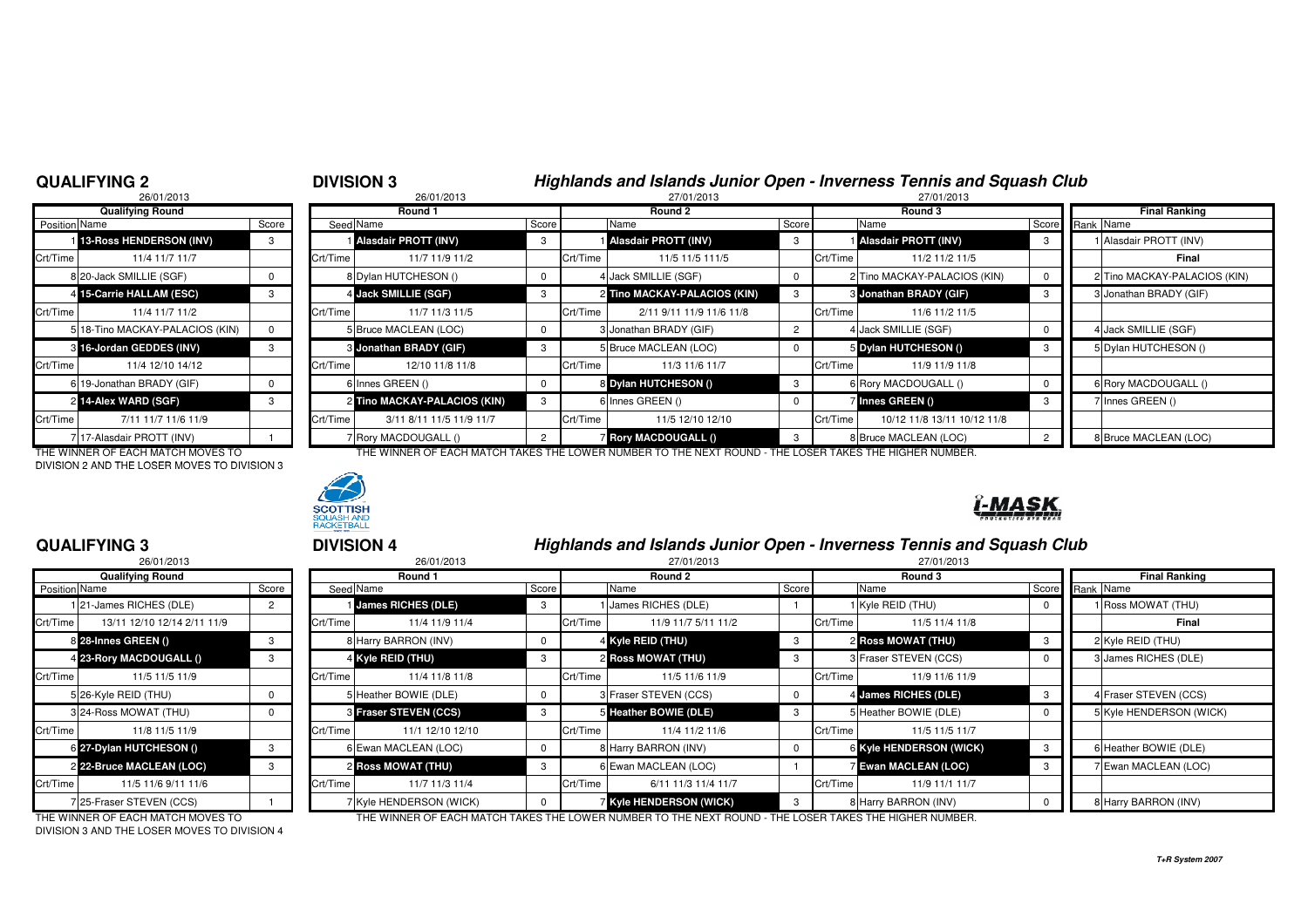### **QUALIFYING 4**

**QUALIFYING 5**

# **DIVISION 5**<br><sup>26/01/2013</sup><br>27/01/2013<br>27/01/2013

|               | 26/01/2013                      |       |          | 26/01/2013                     |       | 27/01/2013 |                               |       |          | 27/01/2013                    |       |  |                        |  |
|---------------|---------------------------------|-------|----------|--------------------------------|-------|------------|-------------------------------|-------|----------|-------------------------------|-------|--|------------------------|--|
|               | <b>Qualifying Round</b>         |       |          | Round 1                        |       |            | Round 2                       |       | Round 3  |                               |       |  | <b>Final Ranking</b>   |  |
| Position Name |                                 | Score |          | Seed Name                      | Score |            | Name                          | Score |          | Name                          | Score |  | Rank Name              |  |
|               | 129-Toby MACDONALD (NAI)        |       |          | 1 Toby MACDONALD (NAI)         |       |            | <b>James FARRAR (INV)</b>     |       |          | <b>Omar KHALIL (GOR)</b>      |       |  | 1 Omar KHALIL (GOR)    |  |
| Crt/Time      | 11/1 11/5 11/3                  |       | Crt/Time | 3/11 11/4 12/10 11/1           |       | Crt/Time   | 11/3 11/7 11/9                |       | Crt/Time | 13/15 11/7 11/2 11/2          |       |  | <b>Final</b>           |  |
|               | 8 36-Ewan MACLEAN (LOC)         |       |          | 8 James FARRAR (INV)           |       |            | 4 Omar KHALIL (GOR)           |       |          | 2 John HOLMES (INV)           |       |  | 2 John HOLMES (INV)    |  |
|               | 431-Raisa GARG (GOR)            |       |          | 4 Katie GREGSON-MACLEOD (INV)  |       |            | 2 Raisa GARG (GOR)            |       |          | 3 Raisa GARG (GOR)            |       |  | 3 James FARRAR (INV)   |  |
| Crt/Time      | 11/4 9/11 11/3 11/7             |       | Crt/Time | 11/5 9/11 11/2 11/4            |       | Crt/Time   | 11/7 11/6 3/11 11/9           |       | Crt/Time | 11/5 10/12 9/11 11/8 11/6     |       |  |                        |  |
|               | 5 34-Kyle HENDERSON (WICK)      | 3     |          | 5 Omar KHALIL (GOR)            | 3     |            | 3 John HOLMES (INV)           | 3     |          | 4 James FARRAR (INV)          |       |  | 4 Raisa GARG (GOR)     |  |
|               | 332-John HOLMES (INV)           |       |          | <b>&amp; John HOLMES (INV)</b> |       |            | 5 Katie GREGSON-MACLEOD (INV) |       |          | 5 Katie GREGSON-MACLEOD (INV) |       |  | 5 Katie GREGSON-MACLE  |  |
| Crt/Time      | 11/6 11/6 11/3                  |       | Crt/Time | 11/2 11/9 3/11 11/1            |       | Crt/Time   | 10/12 11/6 11/2 11/3          |       | Crt/Time | 11/2 11/5 11/0                |       |  |                        |  |
|               | 6 35-Harry BARRON (INV)         | 3     |          | 6 Harry JACK (INV)             |       |            | 8 Toby MACDONALD (NAI)        |       |          | 6 Rachel SIMPSON (GOR)        |       |  | 6 Rachel SIMPSON (GOR) |  |
|               | 2 30-Heather BOWIE (DLE)        | 3     |          | 2 Raisa GARG (GOR)             | 3     |            | 6 Harry JACK (INV)            |       |          | <b>7 Harry JACK (INV)</b>     |       |  | 7 Harry JACK (INV)     |  |
| Crt/Time      | 15/13 11/6 11/4                 |       | Crt/Time | 9/11 11/9 11/4 11/6            |       | Crt/Time   | w/o                           |       | Crt/Time | 11/9 11/7 11/2                |       |  |                        |  |
|               | 733-Katie GREGSON-MACLEOD (INV) |       |          | 7 Rachel SIMPSON (GOR)         |       |            | <b>7 Rachel SIMPSON (GOR)</b> | 3     |          | 8 Toby MACDONALD (NAI)        |       |  | 8 Toby MACDONALD (NAI) |  |

THE WINNER OF EACH MATCH MOVES TO THE WINNER OF EACH MATCH TAKES THE LOWER NUMBER TO THE NEXT ROUND - THE LOSER TAKES THE HIGHER NUMBER.DIVISION 4 AND THE LOSER MOVES TO DIVISION 5



|            | <b>DIVISION 6</b> | Highlands and Islands Junior Open - Inverness Tennis and Squash Club |            |
|------------|-------------------|----------------------------------------------------------------------|------------|
| 0.01010010 | 00/01/0010        | 07/01/0010                                                           | 07/01/0010 |

|                      | 26/01/2013                     |       | 26/01/2013 |                             |             |          | 27/01/2013                  |       |          | 27/01/2013                  |                |  |                             |  |  |
|----------------------|--------------------------------|-------|------------|-----------------------------|-------------|----------|-----------------------------|-------|----------|-----------------------------|----------------|--|-----------------------------|--|--|
|                      | <b>Qualifying Round</b>        |       |            | Round 1                     |             | Round 2  |                             |       | Round 3  |                             |                |  | <b>Final Ranking</b>        |  |  |
| <b>Position Name</b> |                                | Score |            | Seed Name                   | Score       |          | Name                        | Score |          | Name                        | Score          |  | Rank Name                   |  |  |
|                      | 137-Louis JONES (INV)          |       |            | Louis JONES (INV)           |             |          | 1 Amy MACLEAN-BRISTOL (SGF) |       |          | <b>Jack CONGDON (GOR)</b>   | - 3            |  | Jack CONGDON (GOR)          |  |  |
| Crt/Time I           | 15/13 11/9 6/11 11/6           |       | Crt/Time   | 11/7 12/10 10/12 11/6       |             | Crt/Time | 11/6 11/9 11/6              |       | Crt/Time | 11/5 11/6 11/2              |                |  | Final                       |  |  |
|                      | 8 44-Harry JACK (INV)          |       |            | 8 Amy MACLEAN-BRISTOL (SGF) | 3           |          | 4 Jack CONGDON (GOR)        |       |          | 2 Oli SMITH ()              |                |  | 2 Oli SMITH ()              |  |  |
|                      | 4 39-Imogen FORSYTH (INV)      |       |            | 4 Frankie VETCH (GOR)       |             |          | 2 Robbie HARPER (DUN)       |       |          | 3 Robbie HARPER (DUN)       | $\overline{2}$ |  | 3 Amy MACLEAN-BRISTOL (SGF) |  |  |
| Crt/Time             | 11/5 11/7 11/4                 |       | Crt/Time   | 11/6 11/5 11/4              |             | Crt/Time | 11/9 9/11 7/11 11/7 11/1    |       | Crt/Time | 9/11 14/12 11/9 8/11 11/9   |                |  |                             |  |  |
|                      | 5 42-Rachel SIMPSON (GOR)      |       |            | 5 Jack CONGDON (GOR)        | 3           |          | <b>8 Oli SMITH ()</b>       | -3    |          | 4 Amy MACLEAN-BRISTOL (SGF) | - 3            |  | 4 Robbie HARPER (DUN)       |  |  |
|                      | <b>8 40-James FARRAR (INV)</b> |       |            | 3 David RICHES (DLE)        |             |          | 5 Frankie VETCH (GOR)       | -3    |          | 5 Frankie VETCH (GOR)       | 0              |  | 5 David RICHES (DLE)        |  |  |
| Crt/Time             | 12/10 9/11 8/11 11/6 11/7      |       | Crt/Time   | 11/3 10/12 11/8 11/8        |             | Crt/Time | 11/3 11/8 11/7              |       | Crt/Time | 11/6 11/8 11/8              |                |  |                             |  |  |
|                      | 6 43-Frankie VETCH (GOR)       |       |            | 6 Oli SMITH ()              | 3           |          | Louis JONES (INV)           |       |          | 6 David RICHES (DLE)        | -3             |  | 6 Frankie VETCH (GOR)       |  |  |
|                      | 2 38-Omar KHALIL (GOR)         |       |            | 2 Imogen FORSYTH (INV)      | $\mathbf 0$ |          | 6 David RICHES (DLE)        |       |          | 7 Imogen FORSYTH (INV)      |                |  | 7 Louis JONES (INV)         |  |  |
| Crt/Time I           | 11/8 11/4 9/11 11/5            |       | Crt/Time   | 11/4 11/5 11/2              |             | Crt/Time | 11/1 11/1 11/3              |       | Crt/Time | 11/2 11/2 10/12 11/5        |                |  |                             |  |  |
|                      | 741-David RICHES (DLE)         |       |            | <b>Robbie HARPER (DUN)</b>  | 3           |          | Imogen FORSYTH (INV)        |       |          | 8 Louis JONES (INV)         |                |  | 8 Imogen FORSYTH (INV)      |  |  |

DIVISION 5 AND THE LOSER MOVES TO DIVISION 6

THE WINNER OF EACH MATCH MOVES TO THE WINNER OF EACH MATCH TAKES THE LOWER NUMBER TO THE NEXT ROUND - THE LOSER TAKES THE HIGHER NUMBER.